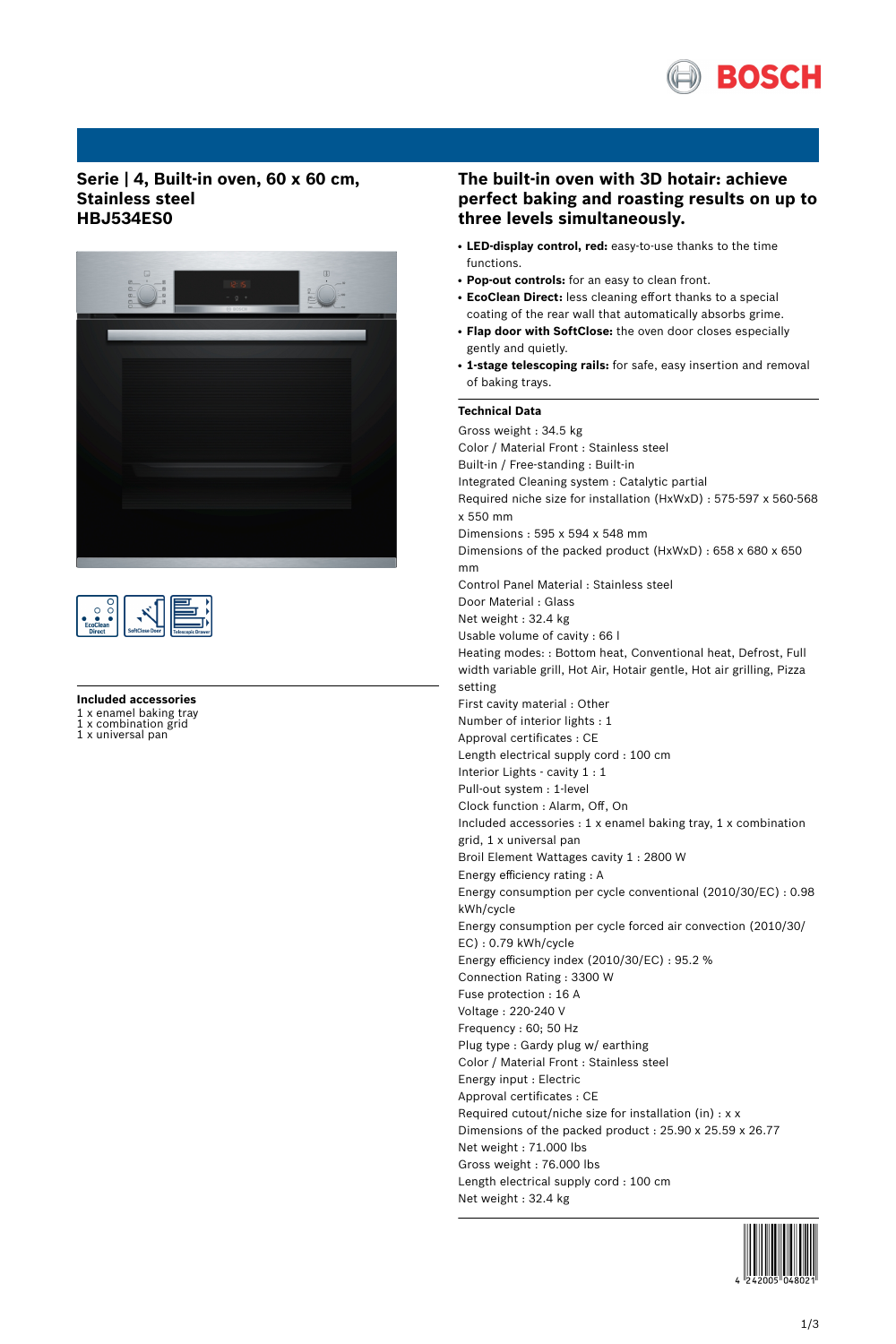

**Serie | 4, Built-in oven, 60 x 60 cm, Stainless steel HBJ534ES0**

# **The built-in oven with 3D hotair: achieve perfect baking and roasting results on up to three levels simultaneously.**

#### **Type of oven / heating system:**

- Oven with <sup>8</sup> heating methods: 3D hotair, Conventional heat, Hot air grilling, Pizza setting, Bottom heat, Defrost, Hotair gentle, Full width variable grill
- Temperature range <sup>50</sup> °C <sup>275</sup> °C
- Cavity volume: <sup>66</sup> <sup>l</sup>

#### **Hook-in racks / rails**

- <sup>1</sup> level telescopic shelf

#### **Design:**

#### **Cleaning:**

- EcoClean Direct: coating of back panel
- Innerdoor main: Full glass inner door

## **Comfort:**

- LED-display control (red)
- Drop down door
- Fast preheat
- Halogen interior lighting
- universal pan, combination grid, enamel baking tray

#### **Technical Information**

- Length of mains cable: <sup>100</sup> cm
- Nominal voltage: <sup>220</sup> <sup>240</sup> <sup>V</sup>
- Total connected load electric: 3.3 KW
- Energy efficiency rating (acc. EU Nr. 65/2014): A(at <sup>a</sup> range of energy efficiency classes from A+++ to D)

Energy consumption per cycle in conventional mode:0.98 kWh Energy consumption per cycle in fan-forced convection mode: 0.79 kWh Number of cavities: 1 Heat source: electrical Cavity volume: 66 l

### **Dimensions:**

- Appliance dimension (hxwxd): 595 mm x 594 mm x 548 mm
- Niche dimension (hxwxd): <sup>575</sup> mm <sup>597</sup> mm <sup>x</sup> <sup>560</sup> mm <sup>568</sup> mm x 550 mm
- "Please reference the built-in dimensions provided in the installation drawing"